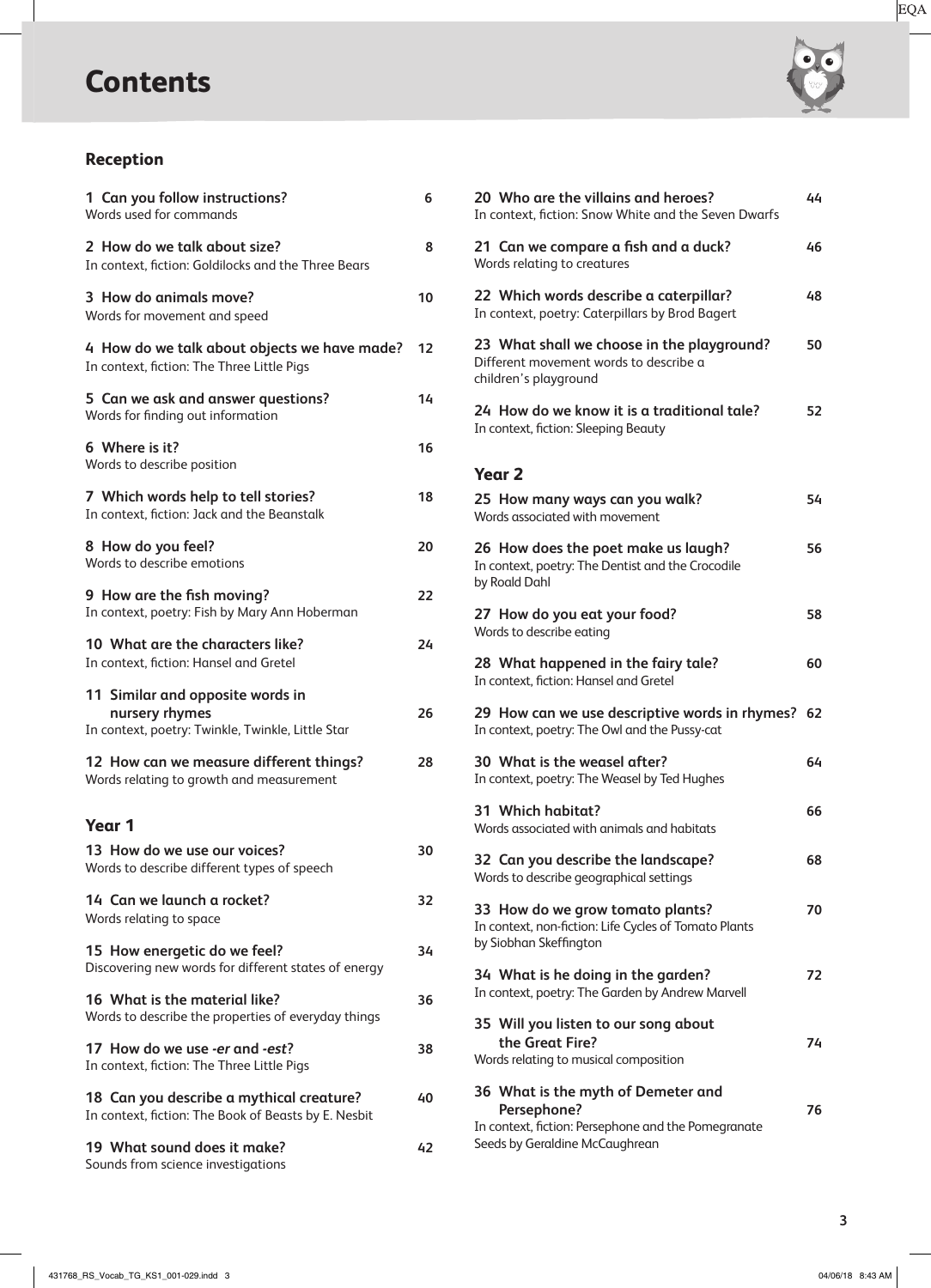## **Contents**

### **Year 3**

| 1 Can we use words to describe taste?<br>In context, poetry: This Is Just To Say by William<br>Carlos Williams            | 6  |
|---------------------------------------------------------------------------------------------------------------------------|----|
| 2 Can we create space words?<br>Using the word rocket to create phrases and idioms                                        | 8  |
| 3 Can we use words to describe characteristics?<br>Using suffixes to create character words                               | 10 |
| 4 Can we explore words and synonyms in<br>non-fiction?<br>In context, non-fiction: Real Live Dragons! by Kate Ruttle      | 12 |
| 5 Can we use prefixes to change meaning?<br>Exploring sub-, super- and auto-                                              | 14 |
| 6 Can we describe how animals move?<br>Exploring vocabulary about movement                                                | 16 |
| 7 Can we talk about fear?<br>In context, fiction: The Boy Who Wanted the Shivers<br>(from the Grimm Brothers' fairy tale) | 18 |
| 8 Can we talk about making things?<br>Exploring the vocabulary of 'doing'                                                 | 20 |
| 9 Can we use prefixes to change meaning?<br>Exploring dis-, ir- and mis-                                                  | 22 |
| 10 Can we describe a landscape?<br>Using vocabulary to describe settings                                                  | 24 |
| 11 How do -ly words work?<br>Using adjectives and adverbs to describe characters                                          | 26 |
| 12 Can we describe how active we feel?<br>Words and idioms describing energy levels                                       | 28 |
| 13 Can we talk about a civilisation?<br>In context, non-fiction: Meet the Maya by Helen Lewis                             | 30 |
| 14 Can we use prefixes to change meaning?<br>Exploring re-, inter- and anti-                                              | 32 |
| 15 Can we explore adverbs in fiction?<br>In context, fiction: Alice in Wonderland by Lewis Carroll                        | 34 |
| 16 Can we explore vocabulary in adventure<br>stories?<br>Words and phrases using adventure and trouble                    | 36 |

#### **Year 4**

| 17 How can we talk about speed?<br>Exploring words about different ways to move                                                  | 38 |
|----------------------------------------------------------------------------------------------------------------------------------|----|
| 18 Can we examine words and phrases in fiction?<br>In context, fiction: The Poisoned Honey Cake by Caroline<br>Lawrence          | 40 |
| 19 Can we use prefixes to change meaning?<br>Exploring il-, im- and in-                                                          | 42 |
| 20 Can we analyse how the poet uses vocabulary?<br>In context, poetry: Silver by Walter de la Mare                               | 44 |
| 21 Can we learn new words from non-fiction<br>writing?<br>In context, non-fiction: The Arrival of the Railways<br>by Kate Ruttle | 46 |
| 22 Can we find out where words originate from?<br>Exploring the origins of circum and posit                                      | 48 |
| 23 Can we describe a forest?<br>Exploring words to describe a colourful setting                                                  | 50 |
| 24 Can we make words and idioms with create?<br>Making new vocabulary using the word create                                      | 52 |
| 25 Can we talk about how others are feeling?<br>Using verbs and adjectives to describe feelings                                  | 54 |
| 26 Can we describe an intelligent predator?<br>In context, non-fiction: The Octopus by Kate Ruttle                               | 56 |
| 27 Can we talk about the facts?<br>In context, fiction: The Boy with the Magic<br>Numbers by Sally Gardner                       | 58 |
| 28 Can we explore the origin of words?<br>Using sequ and spec to work out meanings                                               | 60 |
| 29 Can we talk about art and music?<br>Exploring words for movement and light                                                    | 62 |
| 30 Can we explore new language in poetry?<br>In context, poetry: Locust by Anon                                                  | 64 |
| 31 Can we explore synonyms in poetry?<br>In context, poetry: Leopard (from the Yorba)                                            | 66 |
| 32 Can we create words and phrases using silence?                                                                                | 68 |

Exploring words linked to *silence*